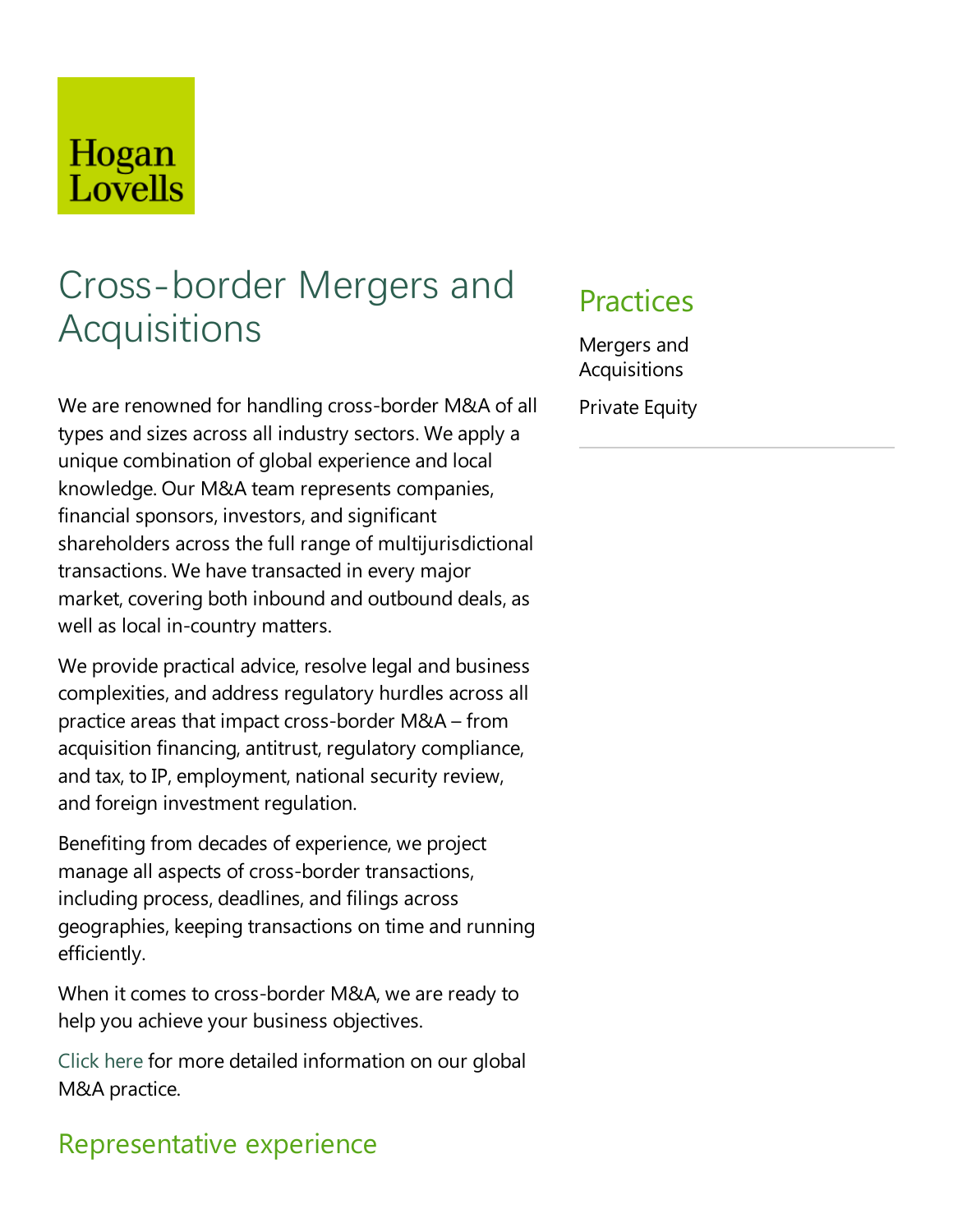Affinia Group, Inc. on its US\$1.325bn sale to MANN+HUMMEL.

Allergan on the US\$40.5bn sale of its generics business.

Alstom on its €700m acquisition of GE's Intelligent Transportation Solutions business.

Brookfield Infrastructure and a consortium of investors on its €3.56bn acquisition ofTDF.

Daimler, Audi, and BMW on the  $\epsilon$ 2.8bn acquisition of HERE, a mapping business owned by Nokia.

Dell on the US\$3.055bn sale of its global information technology services division to NTT Data.

Fluor on its  $€695m$  acquisition of Stork Technical Services from Arle.

HNA Group on its US\$2.8bn acquisition of Swissport International Ltd from PAI Partners and its US\$1.5bn takeover of the Swiss Airline caterer business of Gategroup.

Honeywell on its US\$1.5bn acquisition of warehouse automation and logistics provider, Intelligrated Inc.

Senior management of Iglo Group on its  $\epsilon$ 2.6bn sale to Nomad Holdings.

Kingdom Holding Company on its US\$247.7m investment in Lyft Inc.

Novartis on its US\$16.5bn acquisition of GlaxoSmithKline's oncology business.

Paysafe Group Plc on its €1.1bn acquisition of Sentinel Topco Limited and its subsidiaries (Skrill Group) from Sentinel Group Holdings S.A.

Marvell Technology Group Ltd. on its US\$6bn acquisition of Cavium, Inc.

Oracle Corporation on its AUD1.6bn acquisition of Aconex, a leading cloud-based solutions company that manages team collaboration for construction projects.

PPG Industries on its US\$2.3bn acquisition of Consorcio Comex, S.A. de C.V.